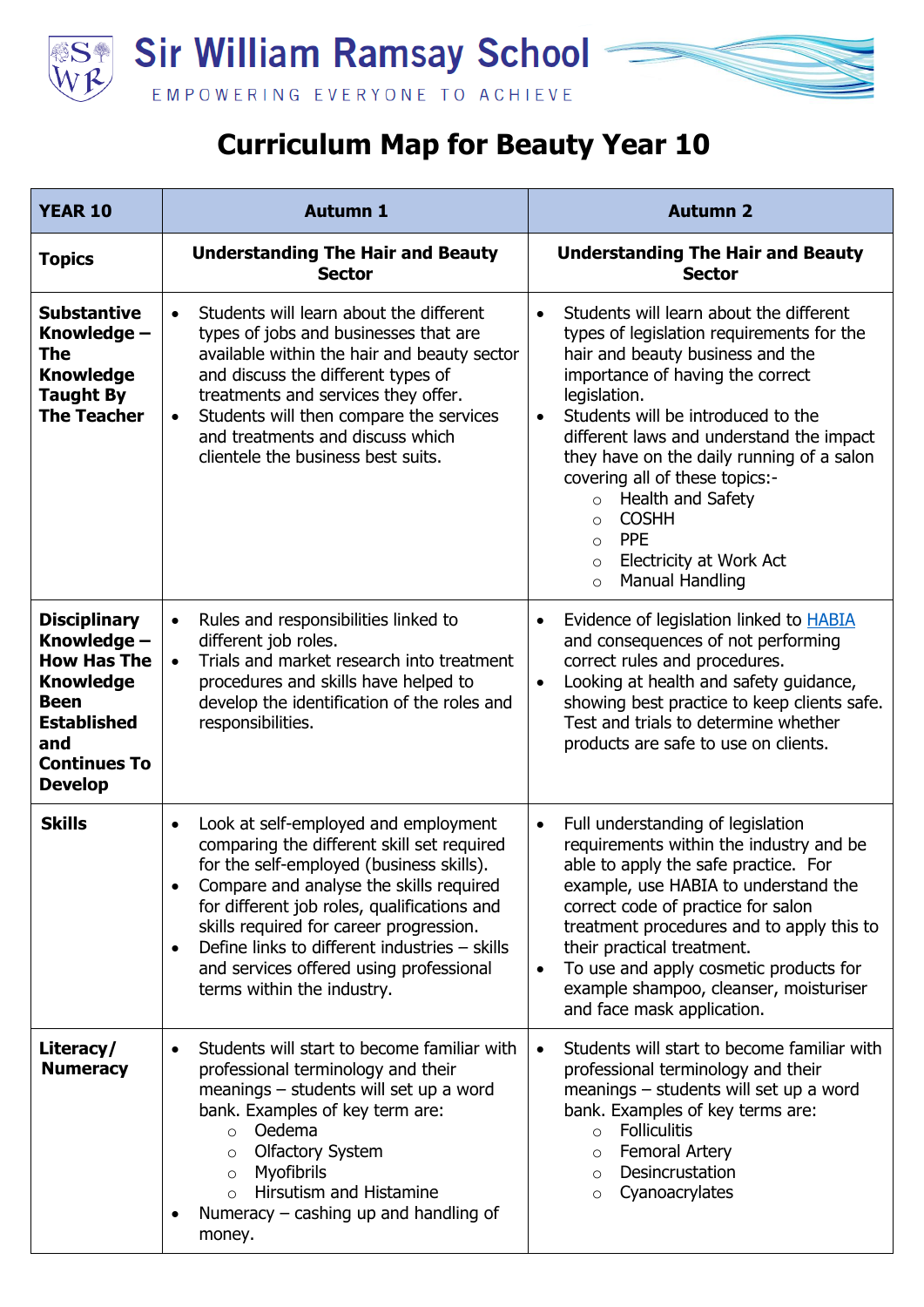| <b>Cross</b><br><b>Curricular</b> | Communication and life skills are used<br>$\bullet$<br>throughout this topic.<br>Students will understand how to<br>$\bullet$<br>communicate with their peers and the<br>wider community.<br>Cross curricular skills linked to science for<br>$\bullet$<br>anatomy topics. | Communication and life skills are used<br>throughout this topic.<br>Students will understand how to<br>communicate with their peers and the<br>wider community.<br>Cross curricular skills linked to science.<br>$\bullet$ |
|-----------------------------------|----------------------------------------------------------------------------------------------------------------------------------------------------------------------------------------------------------------------------------------------------------------------------|----------------------------------------------------------------------------------------------------------------------------------------------------------------------------------------------------------------------------|
| <b>Assessment</b>                 | Mock assessments in preparation for<br>$\bullet$<br>exam in January. This topic will be<br>understanding the hair and beauty sector.                                                                                                                                       | Mock assessments in preparation for<br>external exam in January. This topic will<br>be understanding the hair and beauty<br>sector.                                                                                        |

| <b>YEAR 10</b>                                                                                                                                                    | <b>Spring 1</b>                                                                                                                                                                                                                                                                                                                                                                    | <b>Spring 2</b>                                                                                                                                                                                                                                                                                                                                                                                                                                                                                                                                     |
|-------------------------------------------------------------------------------------------------------------------------------------------------------------------|------------------------------------------------------------------------------------------------------------------------------------------------------------------------------------------------------------------------------------------------------------------------------------------------------------------------------------------------------------------------------------|-----------------------------------------------------------------------------------------------------------------------------------------------------------------------------------------------------------------------------------------------------------------------------------------------------------------------------------------------------------------------------------------------------------------------------------------------------------------------------------------------------------------------------------------------------|
| <b>Topics</b>                                                                                                                                                     | <b>Examining Hair and Beauty Products</b><br><b>Looking at Specific Ingredients</b>                                                                                                                                                                                                                                                                                                | <b>Hair and Beauty Science</b><br>Hair Structure, Skin Structure and<br><b>Ingredients in Products</b>                                                                                                                                                                                                                                                                                                                                                                                                                                              |
| <b>Substantive</b><br>Knowledge -<br><b>The</b><br><b>Knowledge</b><br><b>Taught By</b><br><b>The Teacher</b>                                                     | Students will learn about cosmetic<br>$\bullet$<br>products and how different ingredients<br>work and how the chemical composition<br>of ingredients can have different effects<br>on the hair and skin.<br>Students will look at and compare a<br>$\bullet$<br>variety of hair and beauty products, for<br>example shampoo, conditioner, face<br>mask, cleaners and moisturisers. | Students will learn about the structure of<br>$\bullet$<br>the hair and skin looking at what hair and<br>skin is made up of and the functions and<br>effects of the different skin and hair<br>structures. This will include the<br>epidermis, dermis and hypo dermis for<br>the skin and the cuticle, cortex and<br>medulla for the hair structure.                                                                                                                                                                                                |
| <b>Disciplinary</b><br>Knowledge -<br><b>How Has The</b><br><b>Knowledge</b><br><b>Been</b><br><b>Established</b><br>and<br><b>Continues To</b><br><b>Develop</b> | Analyse the functions and effects of<br>$\bullet$<br>ingredients in cosmetic products, through<br>an analysis of product testing to ensure<br>products are safe to use.                                                                                                                                                                                                            | Examine the skin and hair and identify the<br>$\bullet$<br>different structures within them.<br>Understanding the skin and hair requires<br>$\bullet$<br>knowledge of its accessory structures.                                                                                                                                                                                                                                                                                                                                                     |
| <b>Skills</b>                                                                                                                                                     | Students will be able to recognise the<br>$\bullet$<br>effects that products have on the hair and<br>the skin along with the functions and<br>effects of the ingredients in different<br>products.<br>Skills developed in this topic will help<br>$\bullet$<br>students in Year 11 where they will need<br>to look at products and how the 4 Ps<br>relate to them.                 | Identify ingredients in two skin and two<br>$\bullet$<br>hair products and look at the effects they<br>have on the skin and hair.<br>Describe the function and effect of the<br>$\bullet$<br>ingredient.<br>Describe the hair and skin structure, along<br>$\bullet$<br>with different skin and hair types.<br>Design and formulate their own products.<br>Skills developed will be linked to Year 11<br>$\bullet$<br>where students will look at the functions<br>of a variety of products on the market<br>and compare the effectiveness of them. |
| <b>Links To</b><br><b>Prior</b><br><b>Learning</b>                                                                                                                | This links to last term.<br>$\bullet$                                                                                                                                                                                                                                                                                                                                              | This links to last term.<br>$\bullet$                                                                                                                                                                                                                                                                                                                                                                                                                                                                                                               |
| Literacy/<br><b>Numeracy</b>                                                                                                                                      | Essay structure for projects and<br>$\bullet$<br>assignments.<br>Analysis of data from questionnaires.<br>٠                                                                                                                                                                                                                                                                        | Essay structure for projects and<br>assignments.<br>Analysis of data from questionnaires.                                                                                                                                                                                                                                                                                                                                                                                                                                                           |